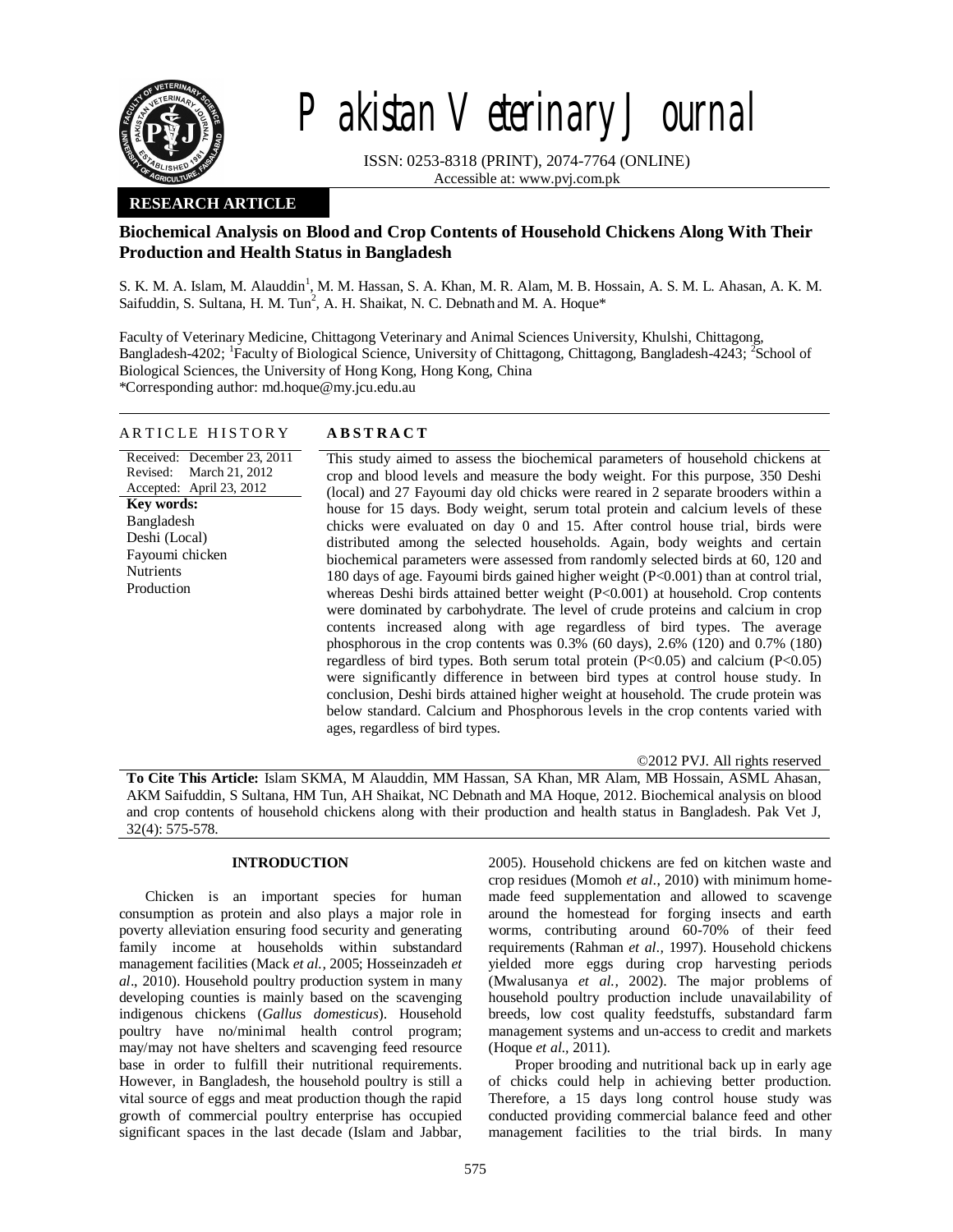developing countries household poultry is reared as an integral part of the livestock production systems and obtain most of their required feed ingredients from the environment (Sonaiya and Swan, 2004). Nutrient requirements for household chicken are still under reported though it is essential for increasing household poultry production.

A number of studies have been conducted to identify the factors associated with the production of household chickens and ducks (Sewanyana, *et al.,* 2003; Hoque *et al*., 2010). However, one of those studies has been focused on the nutritional status in crop and gizzard of dead chickens. This study was, therefore, aimed at exploring the nutritional status of live chicken at crop and biochemical composition and body weight at control and household rearing.

### **MATERIALS AND METHODS**

A total of 136 Deshi chicken eggs were purchased from the household farmers. However, only 32 eggs were hatched successfully of which 5 died after hatching. Therefore, 27 a-day-old chicks were used for the experiment. A total of 350-day-old Fayoumi chicks were also purchased from a government poultry farm for the control house study. Both types of chicks were reared for 15 days in 2 separate brooders within a house  $(10 \times 10')$ . Eskavit WS® solution, (Eskayef Pharmaceuticals Ltd®) and *shuzi* (carbohydrate) were offered at *ad libitum* thrice daily (7 am, 12 and 5 pm, respectively) for the first 3 days followed by a commercial broiler starter (Kazi feed®) twice daily (7 am and 4 pm, respectively) for the rest of the rearing days. Chicks of 7-day old were vaccinated with the Baby Chick Ranikhet Disease Vaccine for Newcastle disease.

A 165 days field study was conducted on 37 randomly selected households at 18 East Bakolia, Chittagong, between March-August 2006. The total sampled households were again randomly divided into 2 groups. Group 1 and 2 were formed with 33 households and 4 households, respectively. The uneven household numbers in these groups were based on availability of number of birds prepared in control house trial. Each household belonging to group 1 was supplied with 10 Fayoumi birds, whereas individual household belonging to group 2 was provided with 6 Deshi birds. These households were monitored for 180 days to record the information of mortality, consumption, loss due to different causes, feeding and preventive measures weekly.

Body weight was measured from all chicks at day 0 and 15. Body weight of chicken was taken repeatedly during the household study at 60, 120 and 180 days. Of the chicks, in control house study, randomly selected 5 Deshi and 10 Fayoumi day-old chicks were sacrificed to collect blood samples at day 0. Wing veins were used to collect blood samples from randomly selected 10 chicks from each bird type at day 15. In the field study, blood samples were taken from 10% randomly selected chickens/household at 60, 120 and 180 days followed for measurement of body weight.

Samples obtained from the control house and field studies were brought to the Biochemistry Laboratory, Chittagong Veterinary and Animal Sciences University

(CVASU) immediately after collection at control study and within 3-4 hours after collection in the field study. Blood samples were left at  $25^{\circ}$ C for 1-2 hours followed by storage at  $4^{\circ}$ C for overnight before serum separation. Serum samples were stored at -80°C until the further testing being performed. Serum samples were subjected to determine serum total protein (STP), calcium (Ca) and phosphorus (P) using a biochemical analyzer (PLD-951/951A/951B) according to the protocol of Randox Laboratories LTD, UK.

Crop contents were collected from 5% of chickens/household at 60, 120 and 180 days by surgical operation as follows. Individual bird was hold horizontally to expose the ventral part downwardly. The ventral part of the crop was washed and cleaned with the cotton soaked with 1% lugol's iodine solution. Anesthesia was performed over the incised area of crop (1"circular block) injecting  $2\%$  Lidocaine. A  $1/2"$  incision was then made with the scalpel to open the crop. Crop contents were collected and placed in a poly bag. The incised area was sutured with the nylon thread after collection of samples. The postoperative medication was followed applying sulphonamide over the incised area. Ciprofloxacin and vitamin  $AD_3E$  (Eskayef Pharmaceuticals Ltd) were administered thrice daily for 5 days. A booster dose of Ranikhet Disease Vaccine was injected intramuscularly on day 21 and 60, respectively during the field study.

The crop contents were classified grossly as carbohydrate, protein, mineral sources and kept at  $-20^{\circ}$ C until further analysis. The obtained crop content was sundried and ground for chemical analysis. Atomic absorption spectrophotometric procedure was applied to determine Ca and P according to the manufacturer instructions  $(21 \tD^{\circledast}$  Spectrophotometer). The crop contents were analyzed to quantify crude protein (CP) (AOAC, 1990).

**Statistical analysis:** The data obtained were entered into the MS-2003 program and then exported to STATA 11.0 (STATA Corporation, USA) for data analysis. A descriptive analysis was performed. A "t" test was used to assess the level of significance of body weight, biochemical indices, between bird types.

#### **RESULTS**

**Body weight:** The mean body weight of day old Deshi and Fayoumi chicks were identical (P<0.39). The mean body weight of 15 days old chicks differed between bird types (P<0.001) (Table 1).The average body weight on day 60 for bird types varied (P<0.001). The mean body weight on day 120 for Deshi and Fayoumi chickens differed significantly (P<0.001) between bird types (Table 1).

**Biochemical parameters of Deshi and Fayoumi day old chicks:** The estimated average STP from the blood samples of Deshi was higher (42.3 gm/l) than in Fayoumi  $(35.5 \text{ gm/l})$  chicks  $(P< 0.04)$ . The estimated average Ca levels also differed between Deshi (54.3 mg/d) and Fayoumi (51.9 mg/dl) chicks in this study  $(P<0.019)$ (Table 2).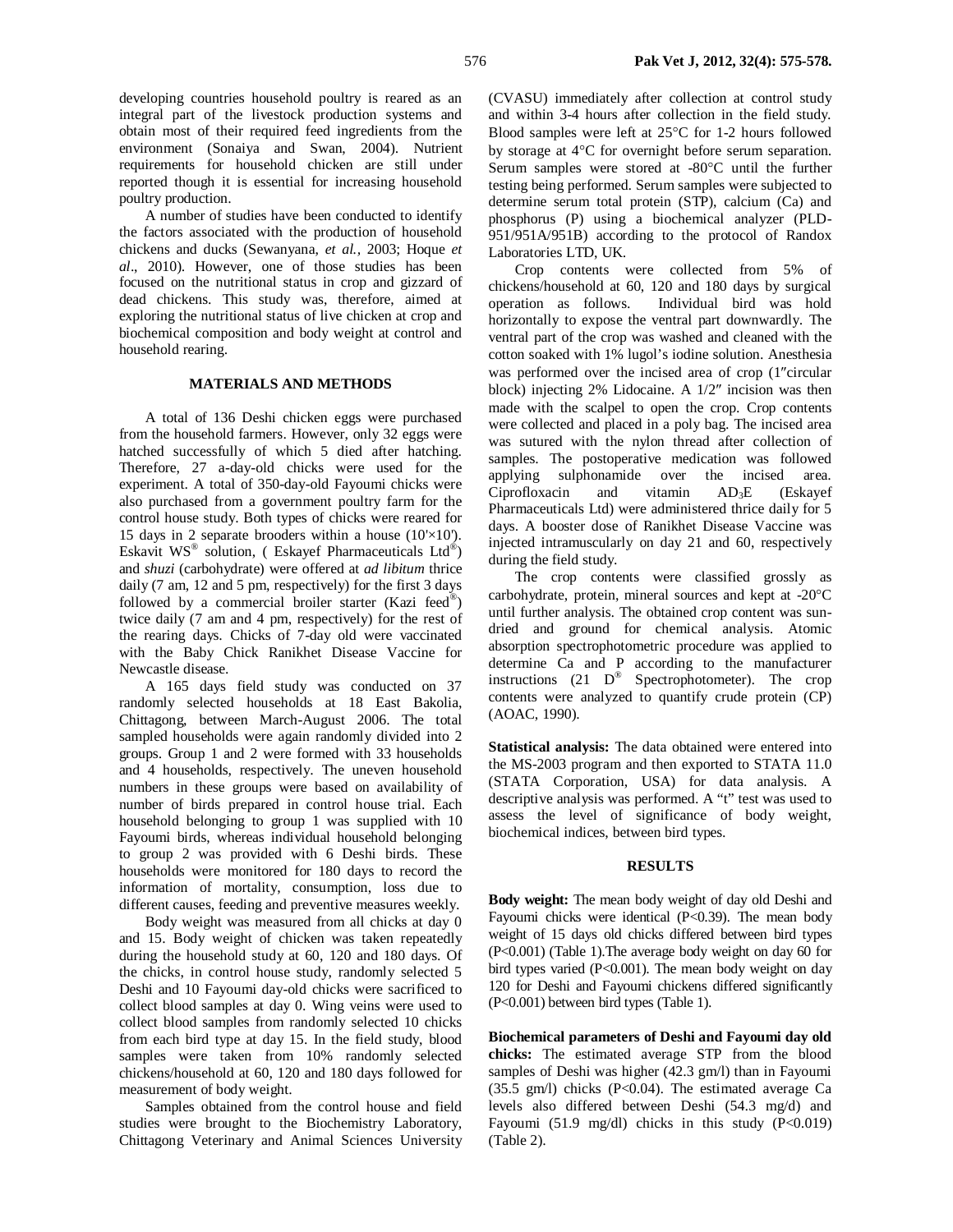**Table 1:** Mean body weight of day old Fayoumi and Deshi chicks under the control study

| Age                   |    | Deshi           |     | Fayoumi           | P Value |
|-----------------------|----|-----------------|-----|-------------------|---------|
| (Days) $\overline{N}$ |    | Mean (95% CI)   | N   | Mean (95% CI)     |         |
| $\Omega$              | 27 | $24.8(23-26)$   | 50  | $25.0(24-26)$     | < 0.001 |
| 15                    | 22 | 85.7 (79-92)    | 100 | 108.0 (105-111)   | < 0.001 |
| 60                    | 49 | 259.3 (256-262) | 12  | 342.8 (329-356)   | < 0.001 |
| 120                   | 71 | 525.7 (522-529) | 12  | 812.8 (776-849)   | < 0.001 |
| 180                   | 52 | 970.4 (629-131) |     | 1025.0 (888-1162) | < 0.001 |

**Table 2:** Biochemical parameters and crop contents of household chickens at different days of rearing

| Parameter                 | Experimental Days (Mean $+SD$ ) |                |                |  |
|---------------------------|---------------------------------|----------------|----------------|--|
|                           | 60                              | 120            | 180            |  |
| Serum                     |                                 |                |                |  |
| Serum Total Protein (q/l) | $49.5 + 6.0$                    | $53.6 + 8.2$   | $55.4 + 9.2$   |  |
| Calcium (mg/dl)           | $13.0 \pm 3.10$                 | $10.0 \pm 3.0$ | $10.1 \pm 3.1$ |  |
| Phosphorus (mg/dl)        | Not                             | $6.1 + 1.4$    | $6.0 + 1.3$    |  |
|                           | evaluated                       |                |                |  |
| Chemical of crop contents |                                 |                |                |  |
| Crude Protein (%)         | $9.0 + 0.7$                     | $10.9 + 2.2$   | $11.9 + 2.9$   |  |
| Calcium (%)               | $0.4 + 0.1$                     | $1.7 + 1.3$    | $2.5 + 2.1$    |  |
| Phosphorus (%)            | $0.3 + 0.2$                     | $2.6 + 0.6$    | $0.6 + 0.6$    |  |
| Crude crop contents       |                                 |                |                |  |
| Carbohydrate              | $98.7 + 2.0$                    | $97.1 + 4.1$   | $90.3 + 2.8$   |  |
| Protein                   | $1.1 \pm 1.9$                   | $0.4 + 1.3$    | $7.1 \pm 1.7$  |  |
| Vegetables, grit etc      | $0.2 \pm 0.6$                   | $2.5 + 4.1$    | $2.6 \pm 1.9$  |  |

**Supplemental feeds, biochemical parameters and crop contents of household chickens at different days of rearing:** Farmers reported chickens were provided with different cereal grains (Cooked rice, rice gruel and paddy) and their by-products (Rice polish and wheat bran) and animal proteins (Fish and poultry by products) as supplemental feeds. Gross examination of crop contents revealed grain (Paddy, boiled and uncooked rice and wheat), grain by products (Rice polish and rice husk), animal proteins (Insects, crab's legs and poultry meat) vegetable proteins (duck weed), green forages (Green grass, leaves and vegetables), minerals (grid) and others includes (Ant, poultry feathers and poultry offal). The crop contents were classified grossly into 3 groups (Table 2). On chemical evaluation percentage distribution of CP, Ca and P and biochemical parameters were shown in Table 2.

**Population loss:** Initial average flock size with Deshi or Fayoumi chickens /household started with 9.9 (N=37) and ended up 3.1 (N=19). Loss of chickens due to mortality was the highest (average 3.2) during 60 days of rearing followed by 3.1 during 61-120 days. Loss due to predation was average 0.5 during 60 days, 3.5 during 61-120 days and 0.5 during 121-180 days. Untimely slaughtering was 0.4 and 0.5 chickens during 60 days and 121-180 days, respectively.

#### **DISCUSSION**

Fayoumi chicks attained higher body weight as compared to Deshi chicks under the control study which could be due to adaptability of Fayoumi chicken in intensive rearing. However, Deshi chickens achieved better body weight than Fayoumi irrespective of age under the household study which coincide to the previous findings (Gunaratne *et al.,* 1993). This result could be due to adaptability of Deshi chicken with a suitable genetic

back up (Malago and Baitilwake, 2009) and better utilization of nutrients.

The STP of Deshi and Fayoumi birds in the household study is higher as compared to the findings of (Mutayoba *et al.,* 2011). Among the biochemical indices Ca content in 60 days aged chicken's blood sera was higher than the older chicks. The below standard level of serum Ca in this study could be due to insufficient absorption from the intestine.

The results of crop contents in this study represent the availability of scavenging feed around the homestead (Table 2). Scavenging feed resources depend upon the availability of feeds around the homestead (Roberts, 1999). During scavenging period the birds usually scavenge on insects, earthworm, residual grain etc.

Gross analysis of crop ingredients showed that carbohydrate content decreased when age of chickens increased, whereas protein content increased along the increasing age of chickens. However, the level of protein is not the optimum level as required. Although CP is increased with the age of chicks, the level of CP is not optimum as required for growth of chicks at the early age. This result indicates that protein rich supplementary feed is necessary in growing period of chicken. The level of CP and Ca in crop contents increased with the increase of chicken age in this study. A similar CP level was reported in crop contents previously (Roberts, 1997). The Ca (0.4%) and P (0.3%), respectively were previously estimated in the crop contents which are similar to our estimated values of Ca and P. Bird loss due to different causes in this study corresponds to earlier studies (Biswas *et al.,* 2008; Hoque *et al.,* 2011).

**Acknowledgement:** This study was funded by the DANIDA through the Smallholder Livestock Development Project 2. We are grateful to the authority and staff of CVASU, Bangladesh Agriculture Research Institute, Sylhet Agricultural University for their supports. Special thanks to the farmers' of the Bakolia field study area.

#### **REFERENCES**

- AOAC, 1990. Official Methods of Analysis. 15<sup>th</sup> Ed, Association of Official Analytical Chemists, Washington DC, USA.
- Biswas PK, GMN Uddin, H Barua, D Roy, A Ahad and NC Debnath, 2008. Survivability and causes of loss of broody-hen chicks on smallholder households in Bangladesh. Prev Vet Med, 83: 260-271.
- Gunaratne SP, ADN Chandrasiri, WAP Hemalatha and JA Roberts, 1993. Feed resource base for scavenging village chicken in Sri Lanka, Trop Anim Health Prod, 25: 249-257.
- Hoque MA, LF Skerratt, MA Rahman, MA Alim, D Grace, B Gummow, ABMRA Beg and NC Debnath, 2011. Monitoring the health and production of household Jinding ducks on Hatia Island of Bangladesh. Trop Anim Health Prod, 43: 431-440.
- Hoque, MA, LF Skerratt, MA Rahman, ABM Rabiul Alam Beg and NC Debnath, 2010. Factors limiting traditional household duck productionin Bangladesh. Trop Anim Health Prod, 42: 1579-1587.
- Mutayoba SK, AK Katule, U Minga, MM Mtambo and JE Olsen, 2011. Seasonal variation in nutritive value of scavenged feed and effect of supplementation on performance of rural birds. Agric Biol J N Am, 2: 1310-1316.
- Islam SMF and MA Jabbar, 2005. Smallholder poultry model for poverty alleviation in Bangladesh: a review of evidence on impact. Livest Res Rural Dev, 17.
- Mack S, D Hoffmann and J Otte, 2005. The contribution of poultry to rural development. World Poult Sci J, 61: 7-14.